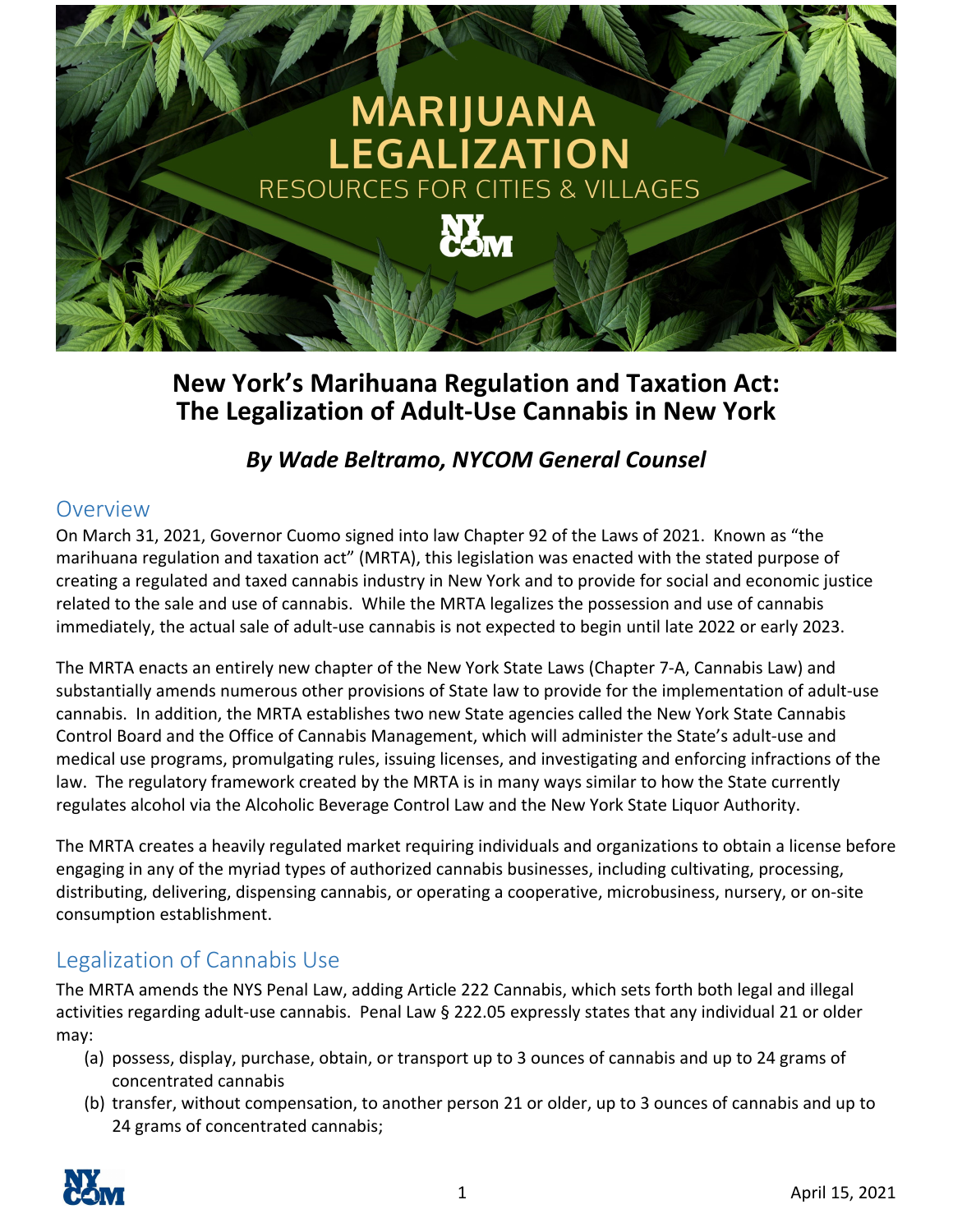- (c) use, smoke, ingest, or consume cannabis or concentrated cannabis unless otherwise prohibited by state law;
- (d) possess, use, display, purchase, obtain, manufacture, transport or give to any person 21 or older cannabis paraphernalia or concentrated cannabis paraphernalia;
- (e) plant, cultivate, harvest, dry, process or possess cultivated cannabis in accordance with Penal Law § 222.15; and
- (f) (i) assist another person who is 21 or older or (ii) allow property to be used in any of the acts described in the preceding paragraphs.

In addition, cannabis, concentrated cannabis, cannabis paraphernalia or concentrated cannabis paraphernalia involved in any lawful conduct under Penal Law § 222.05 are not contraband nor subject to seizure or forfeiture of assets. Moreover, conduct deemed lawful by Penal Law §222.05 may not be the basis for law enforcement approaching, searching, seizing, arresting or detaining an individual. These provisions of law took effect March 31, 2021.

# Local Opt‐Out of Retail Sales

#### General Provisions

Cities, villages, and towns may opt out of allowing retail dispensaries and/or on‐site consumption establishments from locating and operating within their boundaries. To effectuate the opt-out, such local governments must adopt a local law subject to a permissive referendum on or before December 31, 2021. A town opt-out only applies to the area of the town outside of any village(s) located therein. No city, village, or town may opt out after December 31, 2021. However, a local government that, in 2021, opts out of allowing retail dispensaries and/or on‐site consumption establishments from locating within their boundaries may repeal such opt-out at any time. The local government opt-out does not apply to other types of licensed activities under the Cannabis Law.

#### Conducting the Permissive Referendum in Cities

The Municipal Home Rule Law sets forth the process and procedures required to conduct mandatory and permissive referenda in cities. Failure to follow the procedure required by law for conducting a referendum may result in the city council's action being invalidated.<sup>1</sup>

Any local law adopted by a city that is subject to permissive referendum will not take effect until:

- 1. 45 days after its adoption have passed; and
- 2. It is approved by the electors of the city, if a petition is filed requiring the law be approved by a majority vote of the electorate.<sup>2</sup>

Petitions must be made on separate sheets of paper and the signatures on each sheet must be signed and authenticated in the manner provided by the Election Law for the signing and authorizing of nominating petitions.<sup>3</sup> These sheets, when fastened together and offered for filing, are deemed to constitute one petition.

Petitions must be filed in the city clerk's office within 45 days of the adoption of the local law. Petitions must be signed by a number of electors equal to 10% of the total number of votes cast in the city for governor at the last gubernatorial election.<sup>4</sup> All signers of the petition must be qualified voters.<sup>5</sup> A qualified voter is an individual who is currently registered to vote and was also registered during the previous general election.<sup>6</sup>

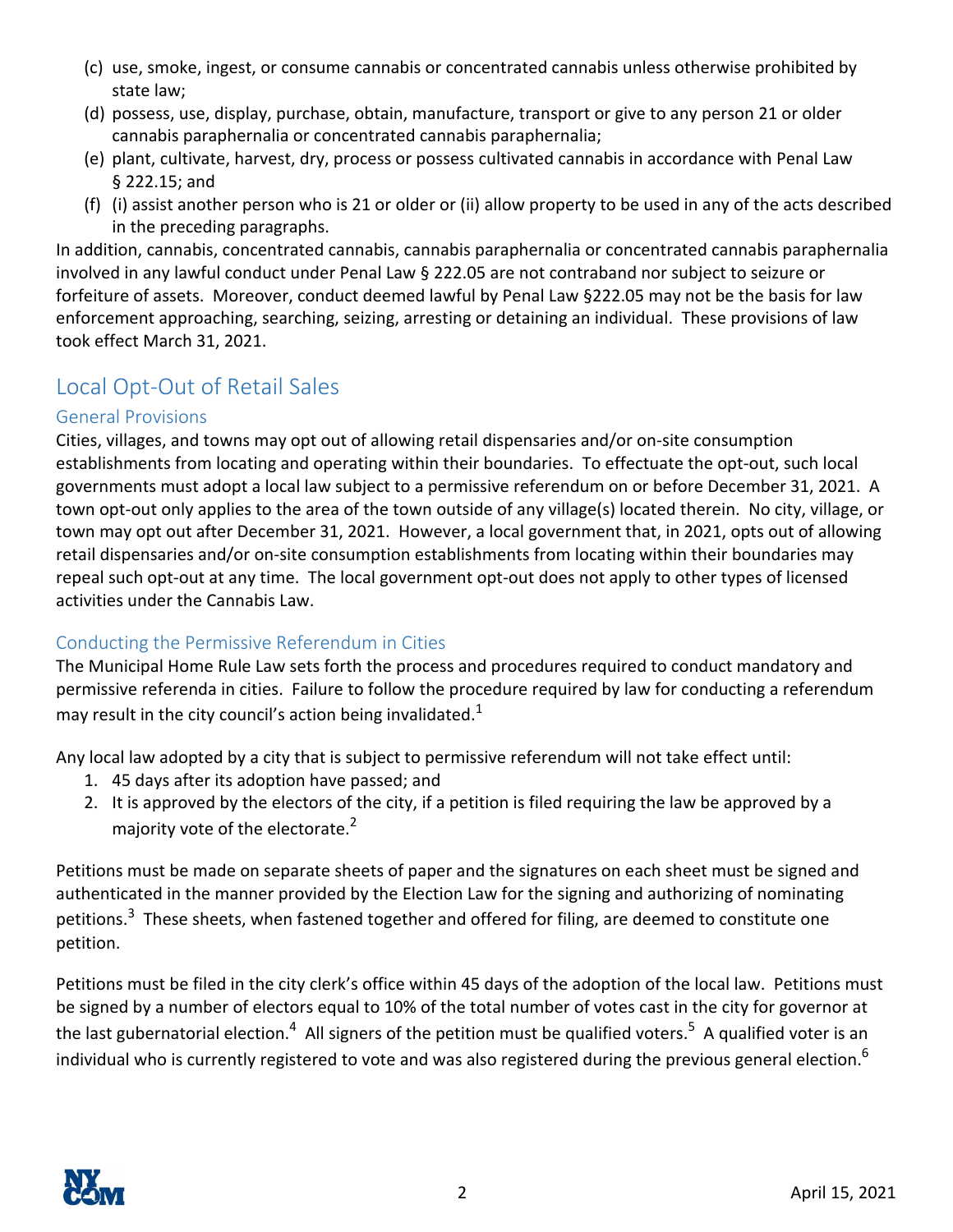If a petition is filed, a proposition on the local law must be submitted to the voters at the next election of State or local government, not less than 60 days after the filing of the petition. The petition may also request that the city council direct a special election be held.<sup>7</sup>

Once the petition has been filed with the city clerk, he or she must examine it not later than 30 days after the date of filing, or 45 days before the date of the election where the referendum would appear on the ballot, whichever is earlier. The clerk then transmits a certificate to the city council attesting that he or she has examined the petition and stating whether the petition complies with the law's requirements.<sup>8</sup>

If within five days after the last day to file a certificate to the legislative body, a written objection to the clerk's certification is filed in the State Supreme Court in the county in which the city is located, the court must determine any question arising from the petition and issue an order. This proceeding must be heard and determined in the manner prescribed in Election Law § 16‐116.

#### Conducting the Permissive Referendum in Villages

A local law adopted by a village that is subject to a permissive referendum under Municipal Home Rule Law § 24, or any other State statute, will be conducted pursuant to **Article 9 of the Village Law**. 9 Under Article 9, a village board of trustees may bypass the petition process by submitting a permissive referendum to voters upon its own motion.<sup>10</sup> Compliance with Article 9 is therefore consistent with the terms of the Municipal Home Rule Law. Additionally, Village Law § 9-900(1) states that whenever the Village Law provides that an act or resolution of the board of trustees is subject to a permissive referendum, the permissive referendum must be conducted as provided in Article 9.

Many referenda may be timed so that they are held during a regularly scheduled village election. The criteria for determining when a referendum is to be held is set forth in Village Law § 9-902. If the petition for a permissive referendum is filed after the first day of the month in which a general village election is to be held and before the first day of the month two months prior to the next general village election, the referendum must be held at a special election of the village to be held not less than 10, nor more than 60, days after the filing of the petition. $11$ 

Within 10 days after the board of trustees adopts any local law or resolution that is subject to a permissive referendum, the village clerk must post and publish, in the same manner as provided for the notice of a general village election, a notice setting forth the date that the local law or resolution was adopted.<sup>12</sup> The notice must also contain an abstract of the local law or resolution stating its purpose and indicating that the local law or resolution is subject to a permissive referendum. If more than one referendum is to be voted upon, each must be separately and consecutively numbered.<sup>13</sup>

The purpose of this notice is to afford the electorate the opportunity to circulate a petition on the question. If the local law or resolution is subject to a mandatory referendum, this notice is not required.

For a vote to be held on a local law or resolution that is subject to a permissive referendum, a valid petition must be filed in the office of the village clerk within 30 days of the passage of the legislative act. If no petition is filed within the 30 days, the local law or resolution goes into effect by operation of law.<sup>14</sup>

The petition must be signed by a number of village electors equal to at least 20% of the electors of the village, as shown on the register of electors for the previous general village election.<sup>15</sup> It must be noted that the percentage requirement is 20% of residents registered to vote, and not 20% of residents who actually voted.

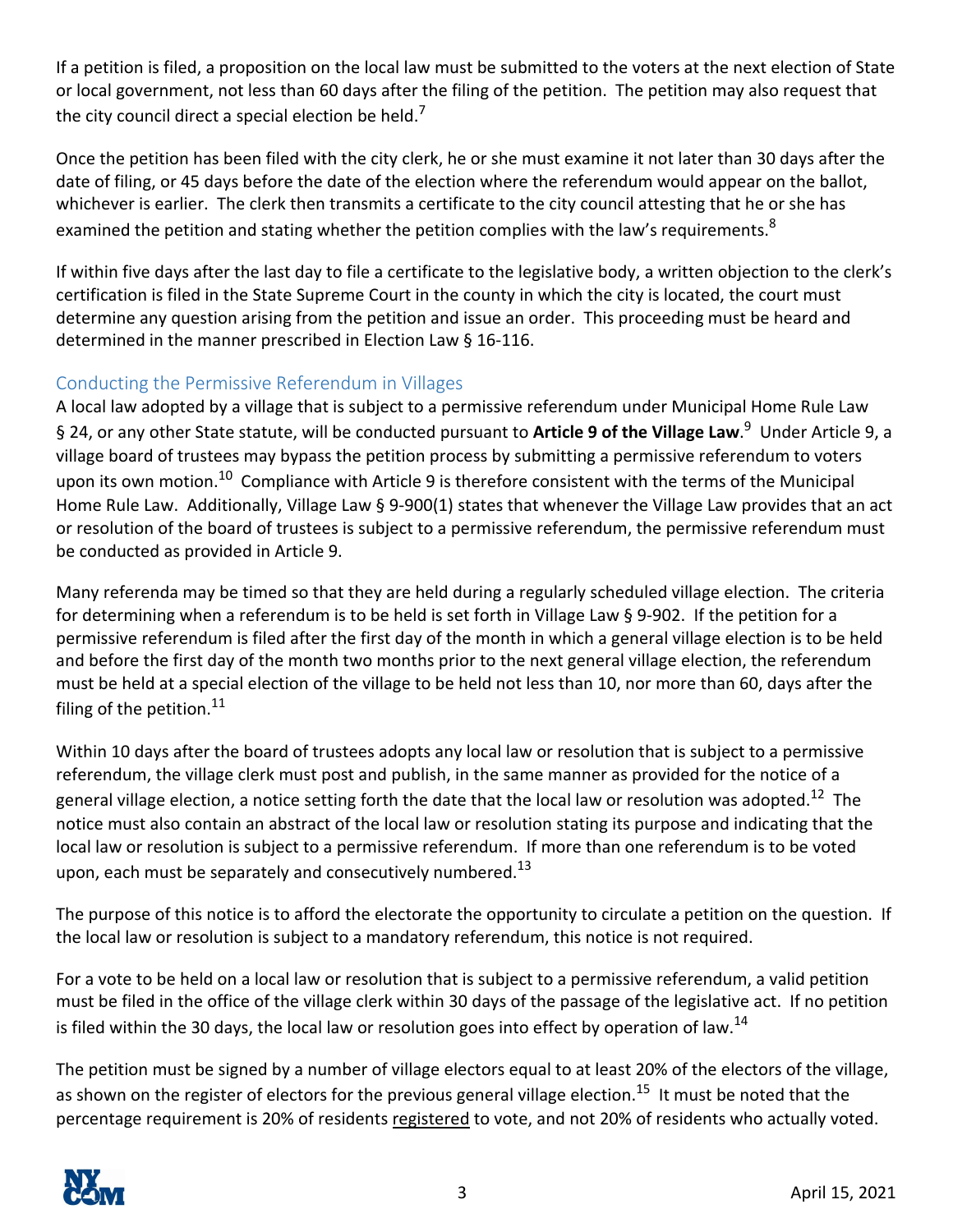If an act is subject to a permissive referendum, the board of trustees may, upon its own motion, submit the act to a referendum, eliminating the need for a petition.<sup>16</sup> This is an alternative to the citizen-initiated petition process and expedites the vote by eliminating the petition's "waiting period." The remainder of the process would be the same as if a petition had been filed on the date that the board submits the act to the referendum.17

For information on the process and procedure of conducting permissive referenda, see NYCOM's publication Enacting Local Legislation and Conducting Referenda, available for download from the member's section at www.nycom.org. A sample local law opting out of hosting retain cannabis dispensaries and/or on‐site cannabis consumption establishments can be found at the end of this document.

# State Preemption & Local Time, Place, and Manner Restrictions

Counties, cities, villages, and towns are preempted from adopting any law, rule, ordinance, regulation or prohibition pertaining to the operation or licensure of registered organizations, adult‐use cannabis licenses or cannabinoid hemp licenses. Cities, villages, and towns may nonetheless pass local laws and regulations governing the time, place and manner of the operation of licensed adult‐use cannabis retail dispensaries and/or on-site consumption site, provided such laws or regulations do not make the operation of such licensed retail dispensaries or on‐site consumption sites unreasonably impracticable as determined by the Cannabis Board. All adult‐use licensees must comply with local zoning regulations.

Notwithstanding any local regulations, retail dispensary signage is prohibited except as authorized by the Cannabis Control Board. In addition, neither retail dispensaries nor on‐site consumption establishments may be located within 500 feet of school grounds as such term is defined in the NYS Education Law or within 200 feet of a house of worship.

# Notification to Location Governments of License Applications

Pursuant to Cannabis Law § 76, cultivators, processors, distributors, retail dispensaries, and on‐site consumption license applicants must notify the municipality in which the applicant's premises is located of their intent to file an application for that location. The notice must be filed with the municipal clerk not less than 30 days nor more than 270 days before filing the license application with the State. The notification must be made in the form prescribed by Cannabis Control Board. If a local government expresses an opinion for or against the granting of the registration, license or permit application, that opinion will be deemed part of the record upon which the Office of Cannabis Management makes its licensure recommendation to the Cannabis Control Board to grant or deny the application. The Cannabis Control Board must respond in writing to the municipality with an explanation of how such opinion was considered in granting or denying the application.

License applicants must notify the municipality by: (a) certified mail, return receipt requested; (b) overnight delivery service with proof of mailing; or (c) personal service upon the offices of the clerk or community board.

The form of the notification will include

- a) the trade name or "doing business as" name, if any, of the establishment;
- b) the full name of the applicant;
- c) the street address of the establishment, including the floor location or room number, if applicable;
- d) the mailing address of the establishment, if different than the street address;
- e) the name, address and telephone number of the attorney or representative of the applicant, if any;
- f) a statement indicating whether the application is for:
	- i. a new establishment;

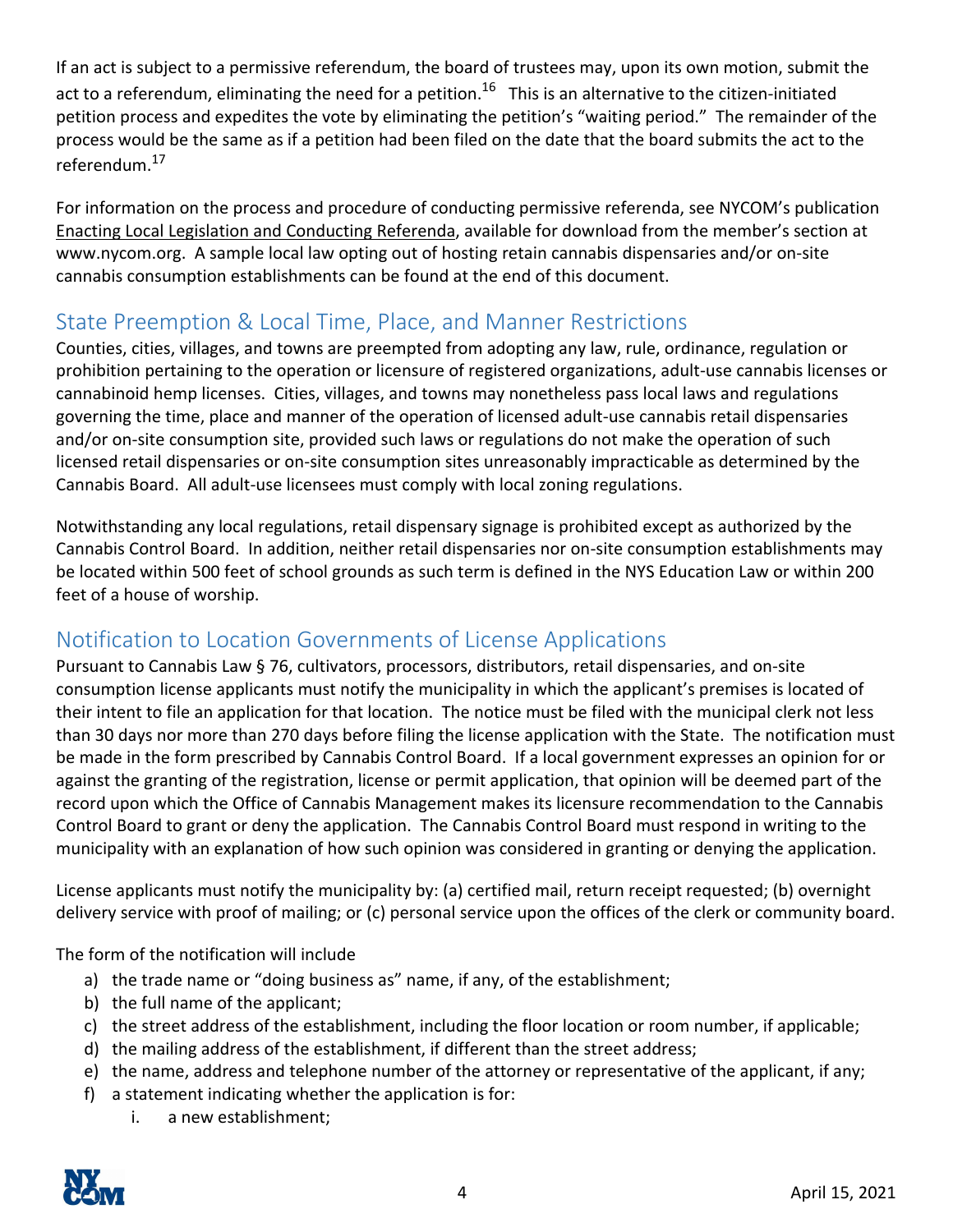- ii. a transfer of an existing licensed business;
- iii. a renewal of an existing license; or
- iv. an alteration of an existing licensed premises;
- g) if the establishment is a transfer or previously licensed premises, the name of the old establishment and such establishment's registration or license number;
- h) in the case of a renewal or alteration application, the registration or license number of the applicant; and
- i) the type of license being applied for.

## Police Right to Inspect Licensed Operations

Pursuant to Cannabis Law § 79, peace and police officers will be able to inspect all licensed or permitted premises and all records of licensed operators. Such inspections may only be done in a manner so as not to interrupt ordinary business and not to compromise the licensees' safety and security procedures. Such inspections may include, but are not limited to, ensuring the licensee or permittee is complying with the NYS Cannabis Law, the regulations promulgated pursuant thereto, and other applicable State and local building codes, fire, health, safety, and other applicable regulations.

#### Local Revenues from Cannabis Sales

The MRTA adds a new Article 20‐C to the New York State Tax Law, entitled Tax on Adult‐Use Cannabis Products. Article 20‐C imposes multiple State taxes on both the distribution and the retail sale of adult‐use cannabis. In addition, Tax Law § 493(c) imposes a 4% local tax on the retail sale of adult‐use cannabis which will be distributed to the county and the city, village, or town in which the sale occurs. Thus, if a city, village, or town has opted out of allowing retail cannabis dispensaries and on‐site cannabis consumption establishments to locate within their boundaries, that municipality will not receive any revenue from the local cannabis sales tax.

The New York State Comptroller will distribute taxes collected pursuant to Tax Law § 493(c) to counties in which adult‐use cannabis retail sales occur. The counties are entitled to retain 25% of the monies distributed by the Comptroller. The counties must distribute the remaining 75% of the monies to the cities, villages, and towns within the county in proportion to the sales of adult‐use cannabis products by the retail dispensaries in such cities, villages, and towns.

If a retail dispensary is located in a village within a town that also permits cannabis retail sales, then the county must distribute the monies attributable to such retail dispensary to the town and village as agreed upon by the governing bodies of those local governments. In the absence of such an agreement, the county must evenly divide the monies between the town and village. The moneys will be distributed on a quarterly basis.

There are no restrictions placed on how the local governments may use these local revenues.

### Programs Financed by the State

The MRTA establishes several funds consisting of revenues collected by the State pursuant to Article 20‐C of the NYS Tax Law to finance myriad programs related to the legalization of cannabis. The New York State Cannabis Revenue Fund (Tax Law § 99‐ii) will be used for Office of Cannabis Management and Cannabis Control Board operations, funding cannabis equity programs, researching the impacts of cannabis legalization, funding State Police and the Department of Motor Vehicles implementation of the MRTA (including expanding and enhancing the drug recognition expert training program and technologies utilized in the process of maintaining road safety), schools, and drug treatment and public education programs. The New York State

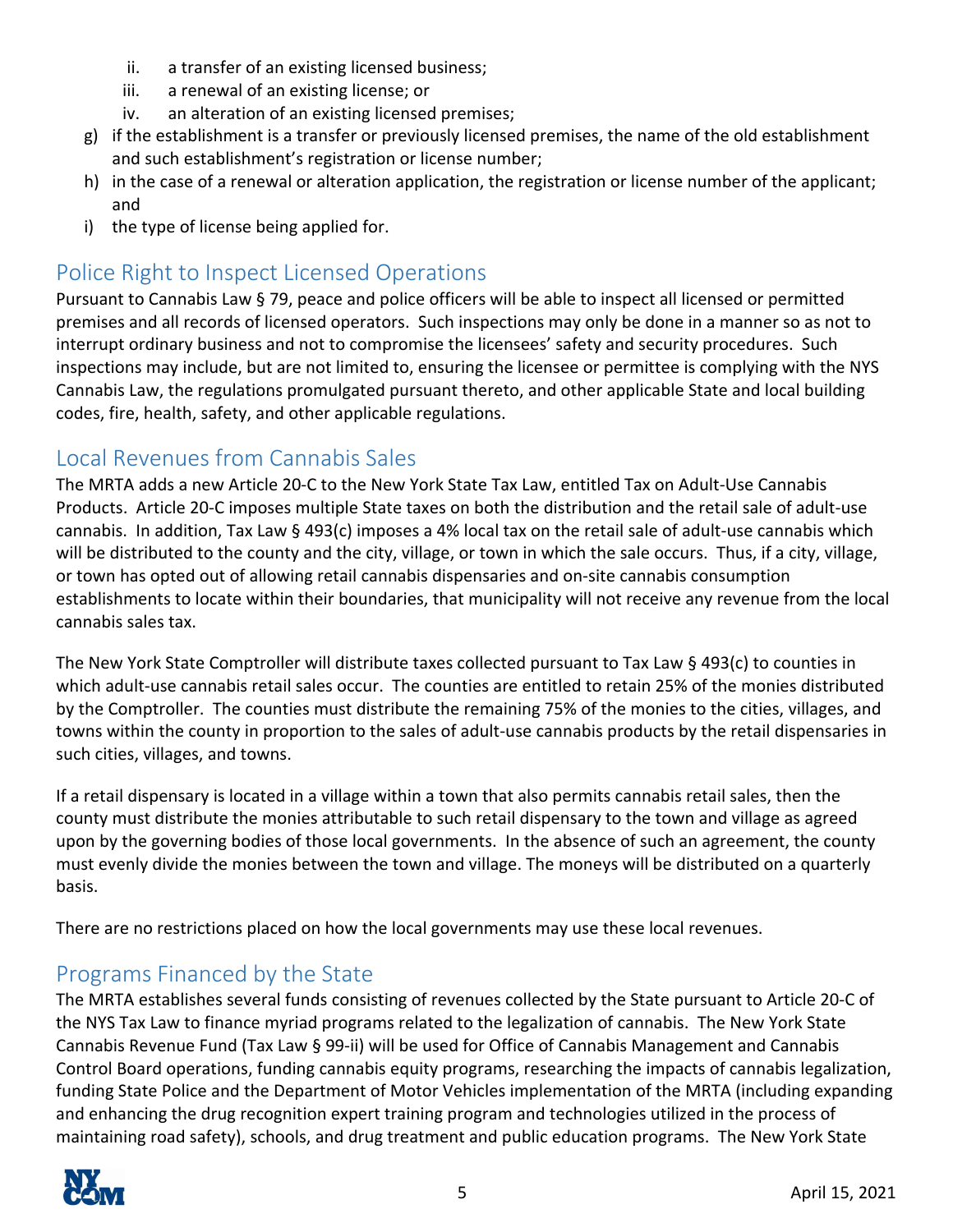Drug Treatment and Public Education Fund (Tax Law § 99‐jj) will be used by the Office of Addiction Services and Supports to develop and implement a youth‐focused public health education and prevention campaign and a statewide public health campaign focused on the health effects of cannabis and legal use, and to provide substance use disorder treatment programs for youth and adults. The New York State Community Grants Reinvestment Fund (Tax Law § 99‐kk) will be used to fund the awards by the State Cannabis Advisory Board to reinvest in communities disproportionately affected by past federal and State drug policies. The grants must be used to support job placement, job skills services, adult education, mental health treatment, substance use disorder treatment, housing, financial literacy, community banking, nutrition services, services to address adverse childhood experiences, afterschool and child care services, system navigation services, and legal services to address barriers to reentry.

## Personal Cultivation of Cannabis

Pursuant to Penal Law § 222.15, individuals 21 or older may plant, cultivate, harvest, dry, process and possess up to three mature cannabis plants and three immature cannabis plants at their private residence at any one time. Cannabis must be securely stored by reasonable steps designed so that the plants are not accessible to any person under 21. No more than six mature and six immature cannabis plants may be cultivated within any private residence, regardless of the number of individuals 21 or older who reside there. Individuals may lawfully possess up to five pounds of cannabis in their private residence or on the grounds of their private residence, so long as they take reasonable steps designed to ensure that the cannabis is in a secured place not accessible to any person under 21. A violation of Penal Law § 222.15 is subject to a civil penalty of up to \$125 per violation.

Cities, villages, towns, and counties may enact reasonable regulations of personal cultivation and home possession. Violations of such regulations may constitute an infraction subject to a civil penalty of no more than \$200. Local governments may not adopt regulations that prohibit personal cultivation or possession as authorized under Penal Law § 222.15.

Personal cultivation of cannabis pursuant to Penal Law § 222.15 is not allowed until the Office of Cannabis Management issues regulations for home cultivation and storage. The Office must issue such regulations for home cultivation by certified cannabis patients no later than September 30, 2021. Regulations for personal cultivation by adult‐use cannabis consumers must be promulgated no later than 18 months following the first authorized retail sale of adult-use cannabis products to a cannabis consumer. Consequently, legal home cultivation for recreational use is not likely to be allowed under the MRTA until 2024 or beyond.

### Protections for Cannabis Users

In addition to the legal use of cannabis authorized under Penal Law §§ 222.05 and 222.15, Cannabis Law § 127 prohibits individuals from being discriminated against for engaging in conduct permitted under the Cannabis Law. Landlords are expressly prohibited from refusing to lease to and may not otherwise penalize an individual solely for conduct authorized by the Cannabis Law, except (a) if failing to do so would cause the landlord to lose a monetary or licensing-related benefit under federal law or regulations; or (b) if the property has in place a smoke-free policy, it is not required to permit the smoking of cannabis products on its premises, provided no such restriction may be construed to limit the certified medical use of cannabis.

Schools, colleges, and universities may not refuse to enroll and may not otherwise penalize individuals solely for conduct allowed by the Cannabis Law, except (a) if failing to do so would cause the school, college or university to lose a monetary or licensing-related benefit under federal law or regulations; or (b) if the school, college or university has adopted a code of conduct prohibiting cannabis use on the basis of a sincere religious belief of the school, college or university.

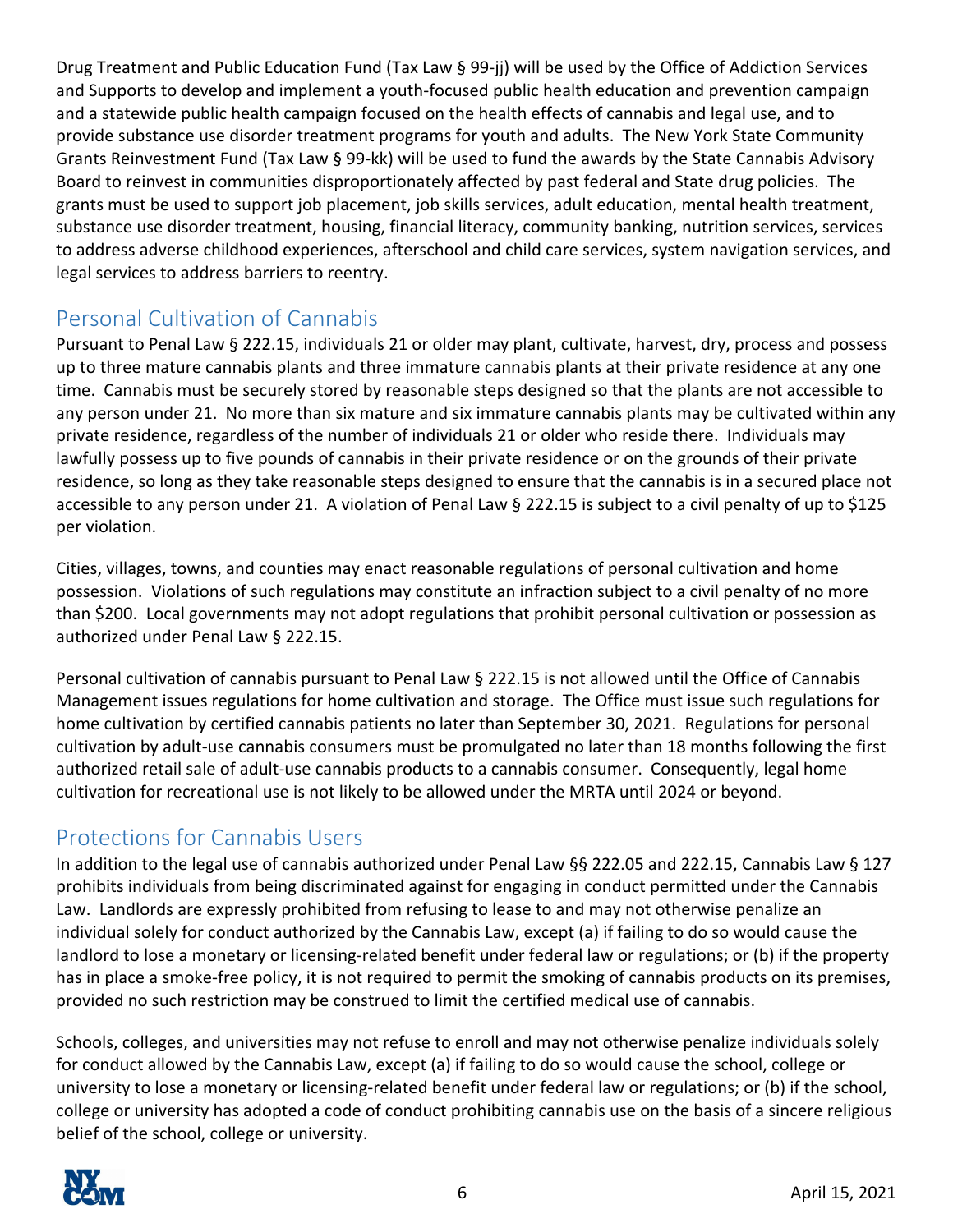## Sale of Cannabis

Cannabis may not be sold to anyone who is under the age of 21 or who is visibly intoxicated. Cannabis retailers may not sell cannabis products knowing or reasonably believing that the person to whom the cannabis products are being sold is acquiring the cannabis for the purpose of selling or giving it away in violation of State law or regulations.

Cannabis purchasers must provide written evidence of their age, which may consist of:

- a) a valid driver's license or non-driver identification card issued by the NYS Department of Motor Vehicles, the federal government, any United States territory, commonwealth or possession, the District of Columbia, a state government within the United States or a provincial government of the dominion of Canada, or
- b) a valid passport issued by the United States government or any other country, or
- c) an identification card issued by the United States armed forces.

### Special Rules for Licensing of On‐Site Consumption Establishments

In approving on‐site consumption licenses, the Cannabis Control Board may consider various factors, including but not limited to:

- (a) the number, classes, and character of other licenses in proximity to the location and in the particular municipality;
- (b) whether there is a demonstrated need for spaces to consume cannabis;
- (c) any effect on pedestrian or vehicular traffic, and parking;
- (d) potential noise impact generated by the proposed premises; and
- (e) any other factors specified by law or regulation that are relevant to determine that granting a license would promote public convenience and advantage and the public interest of the community.

In addition to sales being restricted to individuals 21 years of age and older, no one under 21 years of age may be permitted on the premises of a cannabis on‐site consumption facility.

### Social Equity Program

One of the primary objectives of the MRTA is to promote social equity and justices. To that end, the Cannabis Law establishes programs to foster social equity and assist minority and women‐owned businesses, distressed farmers, and service‐disabled veterans. The Cannabis Law requires the State to develop a social and economic equity plan and an incubator program designed to promote racial, ethnic, and gender diversity when issuing licenses, with a goal of awarding 50% of adult‐use cannabis licenses to social and economic equity applicants and to help communities disproportionately impacted by the enforcement of cannabis prohibition.

#### Law Enforcement Practices

In any criminal proceeding, no finding or determination of reasonable cause to believe a crime has been committed may be based solely on evidence of the following facts and circumstances, either individually or in combination with each other:

- (a) the odor of cannabis;
- (b) the odor of burnt cannabis;
- (c) the possession of or the suspicion of possession of cannabis or concentrated cannabis in the amounts authorized in Penal Law Article 222;
- (d) the possession of multiple containers of cannabis without evidence of concentrated cannabis in the amounts authorized in Penal Law Article 222;
- (e) the presence of cash or currency in proximity to cannabis or concentrated cannabis; or

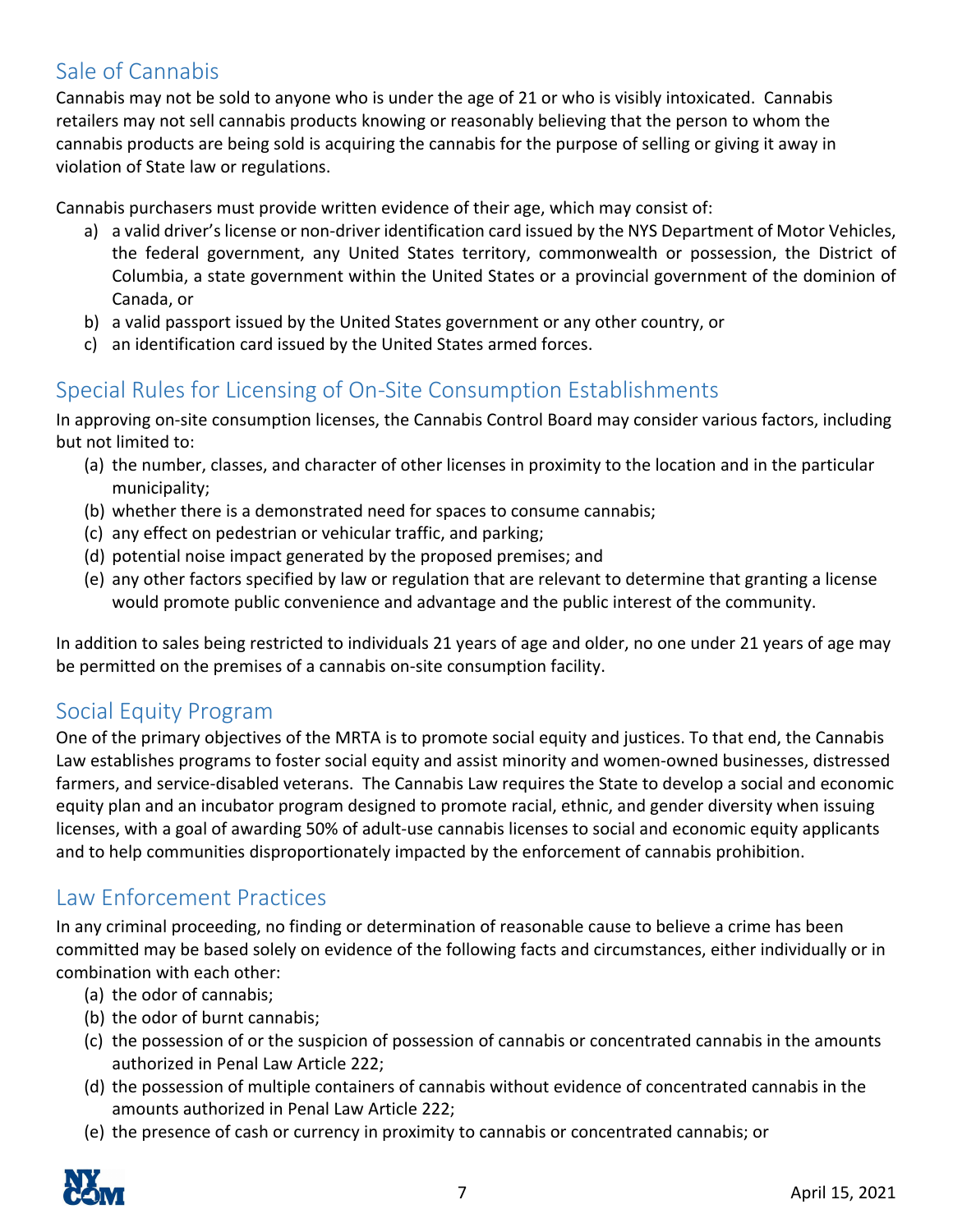(f) the planting, cultivating, harvesting, drying, processing or possessing cultivated cannabis in accordance with Penal Law § 222.15.

The prohibition in Penal Law § 222.05(3)(b) with respect to the odor of burnt cannabis does not apply when a law enforcement officer is investigating whether a person is operating a motor vehicle, vessel or snowmobile while impaired by drugs. However, during such investigations, the odor of burnt cannabis does not provide probable cause to search any area of a vehicle that is not readily accessible to the driver and reasonably likely to contain evidence relevant to the driver's condition.

## Public Consumption of Cannabis

With respect to smoking and vaping, cannabis is treated the same as smoking or vaping tobacco products. Consequently, pursuant to Public Health Law Article 13‐E, cannabis may not be smoked or vaped in the following indoor areas:

- (a) places of employment;
- (b) bars;
- (c) food service establishments, except as provided in Public Health Law § 1399‐q;
- (d) enclosed indoor areas open to the public containing a swimming pool;
- (e) public means of mass transportation, including subways, underground subway stations, and when occupied by passengers, buses, vans, taxicabs and limousines;
- (f) ticketing, boarding and waiting areas in public transportation terminals;
- (g) youth detention centers and facilities;
- (h) any facility that provides child care services;
- (i) child day care centers;
- (j) group homes for children;
- (k) public institutions for children;
- (l) residential treatment facilities for children and youth;
- (m)all public and private colleges, universities and other educational and vocational institutions, including dormitories, residence halls, and other group residential facilities that are owned or operated by such colleges, universities and other educational and vocational institutions, except that these restrictions do not apply in any off‐campus residential unit occupied by a person who is not enrolled as an undergraduate student in such college, university or other educational or vocational institution;
- (n) general hospitals and residential health care facilities;
- (o) commercial establishments used for the purpose of carrying on or exercising any trade, profession, vocation or charitable activity;
- (p) indoor arenas;
- (q) zoos; and
- (r) bingo facilities.

In addition, smoking or vaping of cannabis is not permitted in the following outdoor areas:

- (a) ticketing, boarding or platform areas of railroad stations operated by the MTA;
- (b) on the grounds of hospitals and residential health care facilities or within 15 feet of a building entrance or exit.

Pursuant to Penal Law § 222.10 and Public Health Law Article 13‐E, individuals may not smoke or vape cannabis on school grounds (as defined by Education Law 1125(10)), within 100 feet of entrance, exit or outdoor areas of an elementary or secondary school or of a public library (except this does not apply to smoking or vaping in a residence or within the real property boundary lines of residential real property), or in or on a school bus.

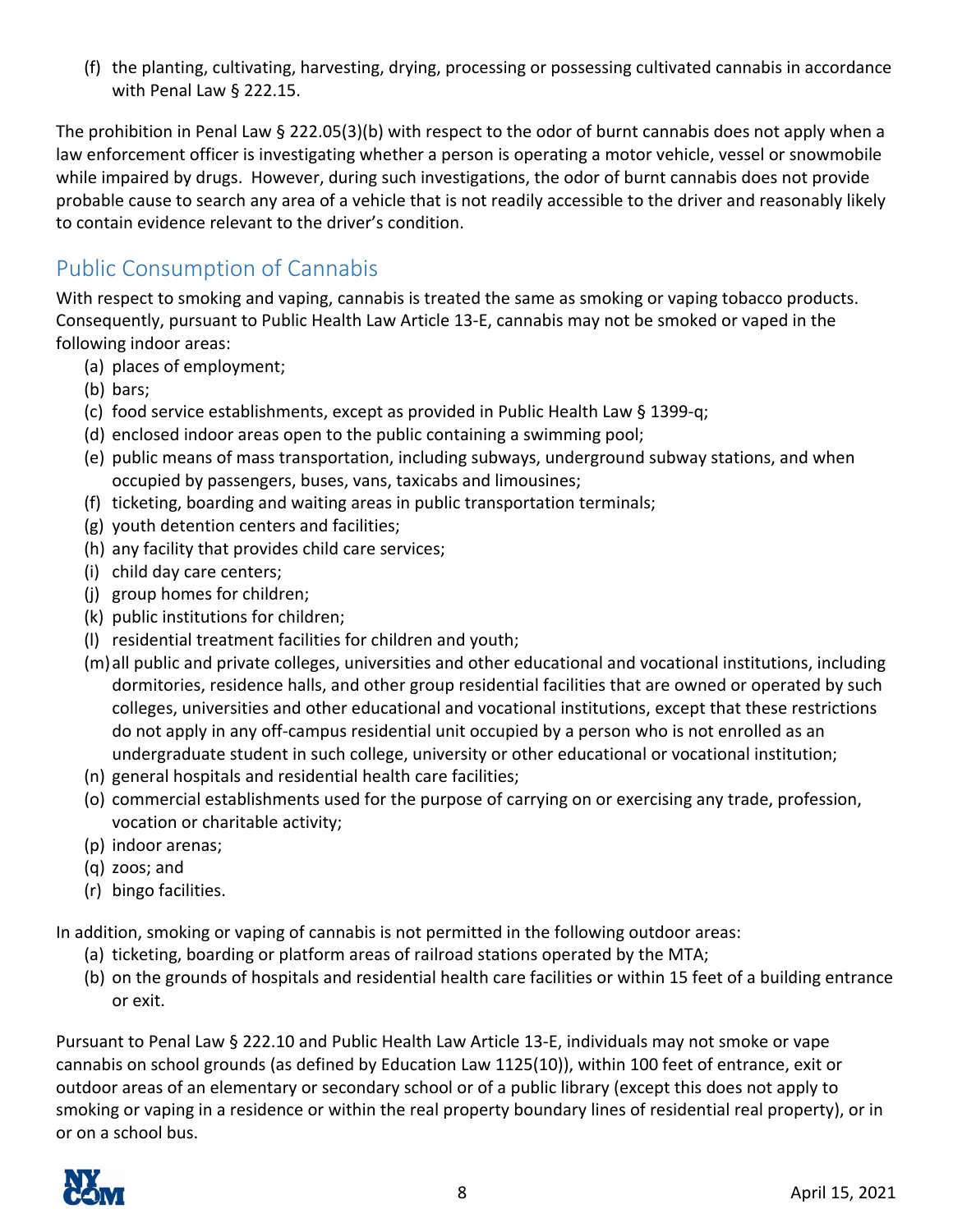New York Courts have ruled that local governments are not preempted from imposing their own local smoking and vaping restrictions that are more stringent than what is mandated under Public Health Law Article 13‐E (the "Clean Air Act"). Additionally, NYS Public Health Law § 1399‐r provides in relevant part that "Nothing herein shall be construed to restrict the power of any county, city, town, or village to adopt and enforce additional local law, ordinances, or regulations which comply with at least the minimum applicable standards set forth in this article."

Moreover, local governments may impose their own smoking and vaping restrictions for property owned or controlled by the municipality, including parks and playgrounds.

## Local Officials' Interest in Cannabis Operations

Cannabis Law § 137 prohibits any chief of police, police officer or subordinate of any police department in New York from having an interest, either directly or indirectly, in the cultivation, processing, distribution, or sale of cannabis products, or from offering for sale or recommending to any registered organization or licensee any cannabis products. This prohibition does not apply to the spouse or domestic partner of such an official. Elected village officials are not subject to these limitations unless they are assigned duties directly relating to the operation or management of the police department. This restriction is similar to NYS Alcoholic Beverage Control Law § 128, which prohibits police officers and village officials who manage the police department from having an interest in the manufacture or sale of alcoholic beverages.

#### Employer Concerns

The MRTA bars employers from discriminating against individuals for cannabis use (See Labor Law § 201-d). However, the MRTA amends Labor Law § 201-d to provide that notwithstanding its prohibitions against discrimination, employers are not be barred from discharging or disciplining an employee (a) if doing so is mandated by State or federal statute or regulation (e.g., CDL requirements) or (b) if the employee is impaired while on the job.

### Illegal Possession, Use, and Sale of Cannabis

While the MRTA legalizes adult‐use cannabis, it does impose penalties for activities that are not authorized by the Cannabis Law or the Penal Law. Individuals under the age of 21 who are found to be in possession of cannabis or cannabis products are subject to a \$50 civil penalty (Cannabis Law § 132). Additionally, Article 222 of the Penal Law makes possessing or selling various amounts of cannabis and cannabis concentrate subject to various penalties.

Licensees are subject to civil penalties and license suspension and revocation for myriad violations.

#### Expungement of Records

The MRTA provides extensive procedures for expunging criminal records for many previous cannabis related convictions. The NYS Division of Criminal Justice Services and the Office of Court Administration will be promulgating rules and guidance to facilitate expunging these convictions and the handling of any records related thereto.

<sup>&</sup>lt;sup>5</sup> General discussion as to number and qualifications of petitioners for a local law subject to a referendum on petition. 1978 N.Y.



<sup>1 1990</sup> N.Y. Op. Atty. Gen. (Inf.) 35. 

M.H.R.L.  $\S$  24(1)(a).

 $\frac{3}{4}$  M.H.R.L. § 24(1)(a).

Id.